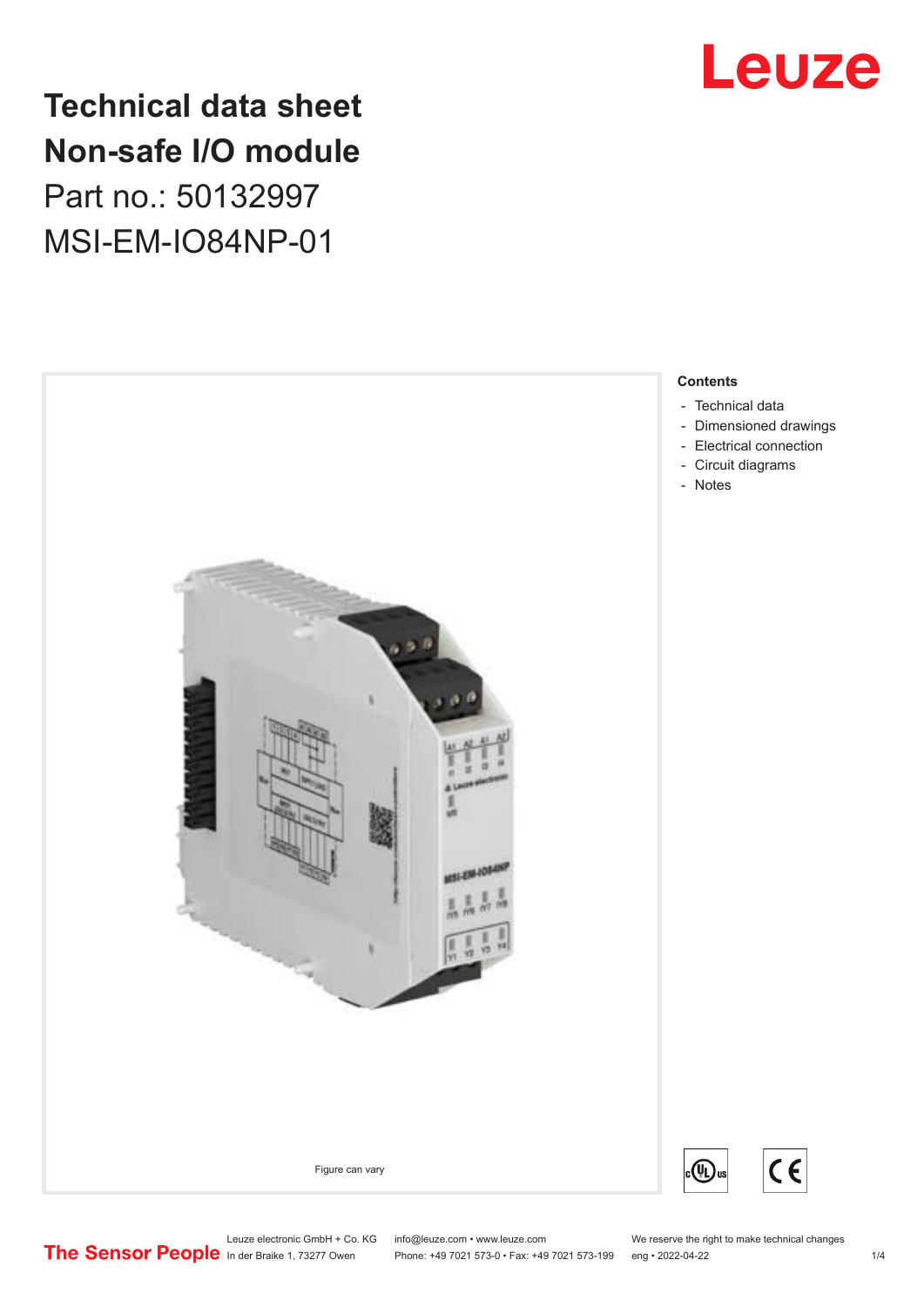## <span id="page-1-0"></span>**Technical data**

# **Leuze**

#### **Basic data**

| <b>Basic data</b>                           |                                                                                                             |
|---------------------------------------------|-------------------------------------------------------------------------------------------------------------|
| <b>Series</b>                               | <b>MSI-EM</b>                                                                                               |
| <b>Application</b>                          | Processing of non-safe signals                                                                              |
|                                             |                                                                                                             |
| <b>Functions</b>                            |                                                                                                             |
| <b>Functions</b>                            | Extension with 4 non-safe inputs, 4 non-<br>safe outputs and 4 non-safe freely<br>programmable I/Os (OSSDs) |
|                                             | Non-safe extension module for the MSI<br>400 configurable safety control                                    |
| <b>Characteristic parameters</b>            |                                                                                                             |
| Mission time T <sub>M</sub>                 | 20 years, EN ISO 13849-1                                                                                    |
| <b>Electrical data</b>                      |                                                                                                             |
| Performance data                            |                                                                                                             |
| Supply voltage U <sub>B</sub>               | 24 V, DC, -30  25 %                                                                                         |
| Power consumption, max.                     | 0.5W                                                                                                        |
|                                             |                                                                                                             |
| <b>Output circuit</b>                       |                                                                                                             |
| <b>Number of outputs</b>                    | 4 Piece(s)                                                                                                  |
| Number of configurable inputs/<br>outputs   | 4 Piece(s)                                                                                                  |
| Type of digital output                      | Transistor                                                                                                  |
| Short circuit protection, outputs           | <b>Yes</b>                                                                                                  |
| Min. voltage permitted at the output 16.2 V |                                                                                                             |
| Max. voltage permitted at the output 30 V   |                                                                                                             |
| Total output current, max.                  | 4A                                                                                                          |
| Nominal output current per output,<br>max.  | 0.5A                                                                                                        |
| <b>Control circuit</b>                      |                                                                                                             |
| <b>Number of inputs</b>                     | 4 Piece(s)                                                                                                  |
| Voltage permitted at the input              | 30 V                                                                                                        |
| Input current at signal 1                   | 3 <sub>m</sub> A                                                                                            |
| Interface                                   |                                                                                                             |
| <b>Type</b>                                 | Internal bus (SBUS+)                                                                                        |
| <b>Connection</b>                           |                                                                                                             |
| <b>Number of connections</b>                | 1 Piece(s)                                                                                                  |
| <b>Connection 1</b>                         |                                                                                                             |
| <b>Function</b>                             | Signal IN                                                                                                   |
|                                             | Signal OUT                                                                                                  |
|                                             | Voltage supply                                                                                              |
| Type of connection                          | Terminal                                                                                                    |
| Type of terminal                            | Screw terminal                                                                                              |
| No. of pins                                 | $16$ -pin                                                                                                   |

| Cable properties                 |                                                                       |
|----------------------------------|-----------------------------------------------------------------------|
| <b>Connection cross sections</b> | 1 x 0.2 to 2.5 mm <sup>2</sup> , wire                                 |
|                                  | 1 x 0.2 to 2.5 mm <sup>2</sup> , wire                                 |
|                                  | 1 x 0.25 to 2.5 mm <sup>2</sup> , wire with wire-end<br>sleeve        |
|                                  | $2 \times 0.2$ to 1.0 mm <sup>2</sup> , wire                          |
|                                  | $2 \times 0.2$ to 1.0 mm <sup>2</sup> , wire                          |
|                                  | $2 \times 0.25$ to 1.0 mm <sup>2</sup> , wire with wire-end<br>sleeve |
| <b>Mechanical data</b>           |                                                                       |
| Dimension (W x H x L)            | 22.5 mm x 96.5 mm x 120.8 mm                                          |
| Net weight                       | 180q                                                                  |
| <b>Housing color</b>             | Gray                                                                  |
| <b>Type of fastening</b>         | Snap-on mounting                                                      |

#### **Environmental data**

| Ambient temperature, operation     | $-2565 °C$ |
|------------------------------------|------------|
| Ambient temperature, storage       | $-2570 °C$ |
| Relative humidity (non-condensing) | 1095%      |

#### **Certifications**

| Degree of protection                                          | IP 20 (terminals)          |
|---------------------------------------------------------------|----------------------------|
|                                                               | IP 40 (housing)            |
| <b>Protection class</b>                                       | Ш                          |
| <b>Certifications</b>                                         | c UL US                    |
| <b>Vibration resistance</b>                                   | $5150$ Hz                  |
| Test procedure for oscillation in<br>accordance with standard | EN 60068-2-6               |
| Shock resistance, single shock                                | 30 g, 11 ms, EN 60068-2-27 |

#### **Classification**

| <b>Customs tariff number</b> | 85371091 |
|------------------------------|----------|
| <b>ECLASS 5.1.4</b>          | 27242204 |
| <b>ECLASS 8.0</b>            | 27242204 |
| <b>ECLASS 9.0</b>            | 27242204 |
| ECLASS 10.0                  | 27242204 |
| ECLASS 11.0                  | 27242204 |
| ECLASS 12.0                  | 27242204 |
| <b>ETIM 5.0</b>              | EC001419 |
| <b>ETIM 6.0</b>              | EC001419 |
| <b>ETIM 7.0</b>              | EC001419 |

Leuze electronic GmbH + Co. KG info@leuze.com • www.leuze.com We reserve the right to make technical changes In der Braike 1, 73277 Owen Phone: +49 7021 573-0 • Fax: +49 7021 573-199 eng • 2022-04-22 2 /4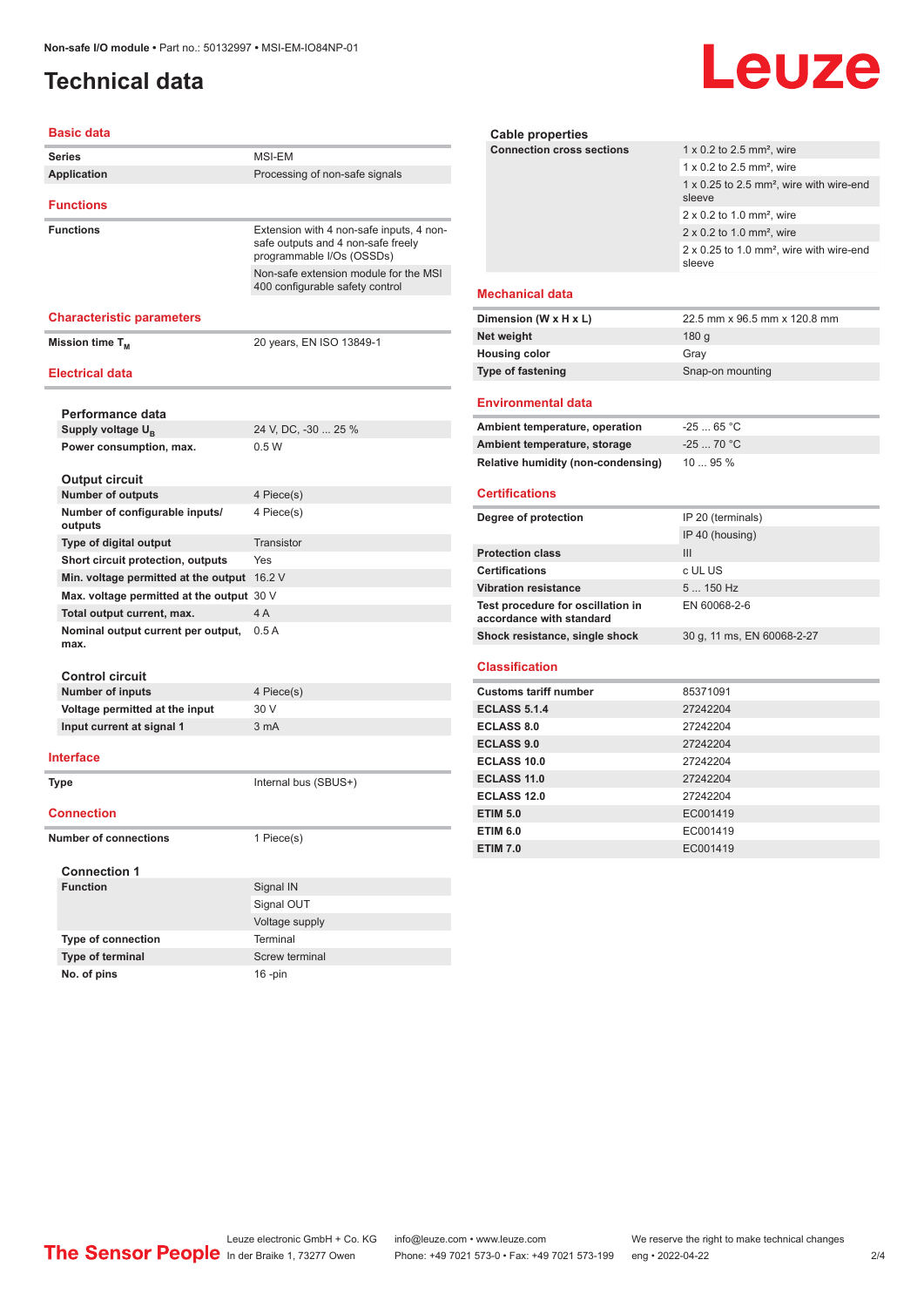# <span id="page-2-0"></span>**Dimensioned drawings**

All dimensions in millimeters





## **Electrical connection**

**Connection 1**

| <b>Function</b>           | Signal IN      |
|---------------------------|----------------|
|                           | Signal OUT     |
|                           | Voltage supply |
| <b>Type of connection</b> | Terminal       |
| Type of terminal          | Screw terminal |
| No. of pins               | $16$ -pin      |
|                           |                |

**Terminal Assignment**

| A <sub>1</sub> | $+24V$     |
|----------------|------------|
| A <sub>1</sub> | $+24V$     |
| A2             | GND        |
| A2             | <b>GND</b> |
| 11             | Input      |
| 12             | Input      |